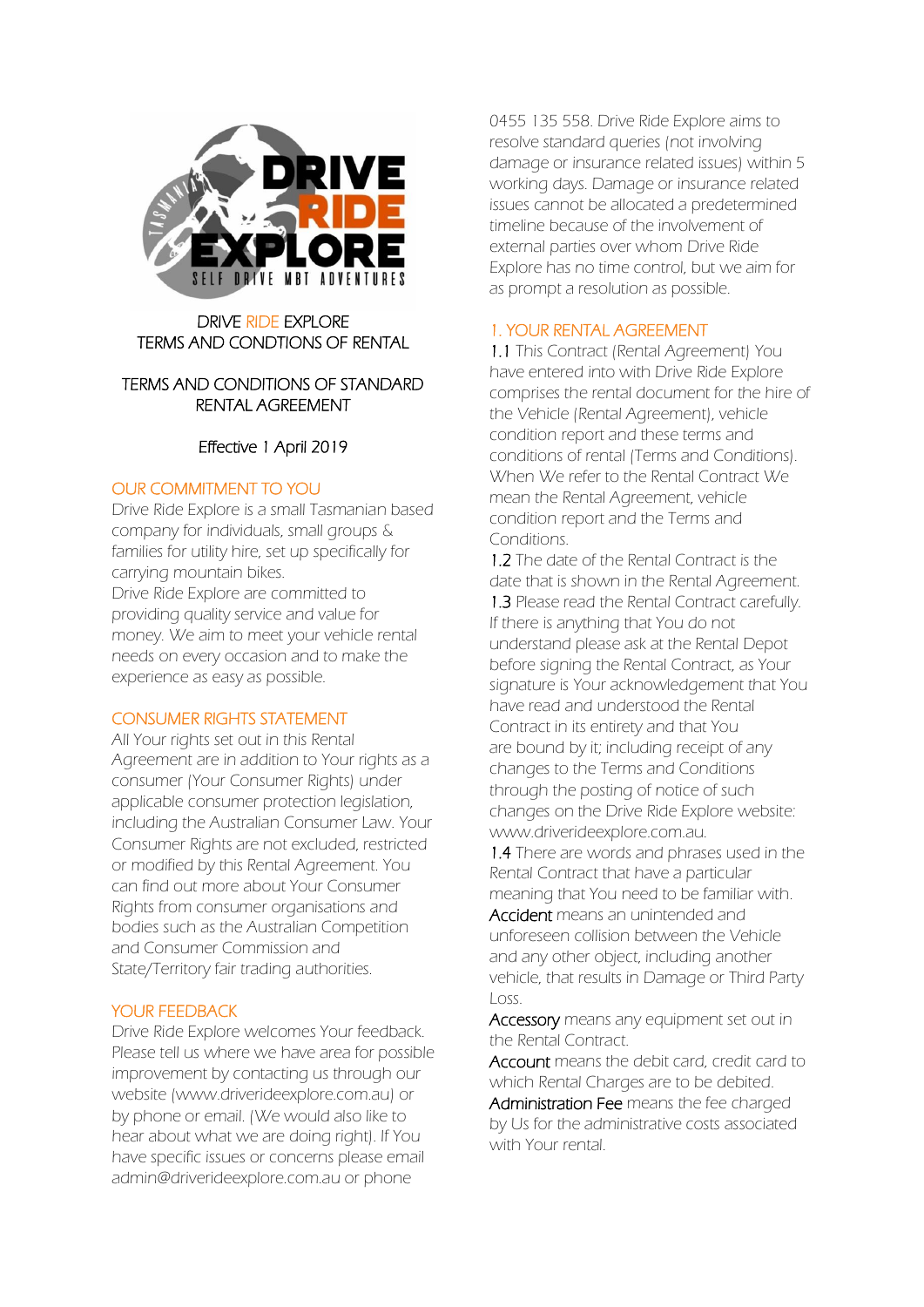Additional Driver means an additional driver approved and recorded by Us, either on the Rental Contract or by prior written agreement.

Additional Driver Fee (ADF) means the fee charged for adding an Additional Driver to the Rental Agreement, as approved and recorded by Us.

Airport Transfer Fee (5<sup>th</sup> person) means there will be an Airport Transfer Fee charges when there is a party of 5 booked for one vehicle. Assessing Fee means the fee charged to

recover costs involved in having any Vehicle assessed to determine repair cost by using an external third party.

Authorised Driver means any driver approved and recorded by Us, either on the Rental Agreement or by prior written agreement.

Australian Consumer Law means Schedule 2 to the Competition and Consumer Act 2010. Charge Card means the credit card or debit card You nominated at the Start of Rental for the debiting of charges under the Rental Contract.

Credit Card Fee (CC Fee) means the fee payable when paying by credit card or debit card.

Debit Card means a Debit MasterCard or Visa Debit Card which shows Your name printed on the card only. Cards without Your name are not accepted as Debit Cards.

### Damage means:

(a) any loss or damage to the Vehicle, however caused, that requires repair or replacement, subject to reasonable wear and tear;

- (b) towing and salvage fees; and
- (c) assessing fees; and
- (d) Loss of Use.

Damage Cover Product means a product you may purchase at the start of Rental at extra cost to reduce your DLF.

Damage Liability Fee (DLF) means the amount shown in the Rental Agreement You must pay Us in the event of Damage, theft of the Vehicle or Third Party Loss, subject to these Terms and Conditions. The Damage Liability Fee varies depending on any Damage Cover Products You have

purchased. The amount payable is subject to GST.

Drive Ride Explore means Cruse Engineering Pty Limited ABN 56 169 927 584 trading as 'Drive Ride Explore'.

Drive Ride Explore Account means an Invoice issued by Drive Ride Explore under its payment terms.

Collection Costs means Drive Ride Explore's reasonable costs of collecting unpaid Rental Charges from You.

Estimated Rental Charges mean the charges we know about at the start of your Rental Agreement, based on Rental Period, the payment type You provide for your rental and additional products purchased, outlined on the Rental Agreement, which may include, but are not limited to the rental rate we charge for hiring the vehicle, the cost of hiring additional equipment, fees associated with Additional Drivers, the cost of purchasing Damage Cover Products, any Loss of Use fees, and any additional fee which we apply from time to time.

Excess Amount means the amount shown as 'Excess Amount' on the Rental Document. Final Inspection means the inspection carried out after We have taken possession of and fully examined and cleaned the Vehicle at the end of the Rental Period.

Late Return Charge means a single charge payable by You if You do not return the Vehicle on the date and by the time shown on the Rental Document or an alternative return date and time as agreed with Drive Ride Explore under clause 6.1(a).

Off Road means any area that is not a gazetted road nor a sealed road nor an Unsealed Road and includes but is not limited to unformed roads, fire trails, tracks, river and tidal crossings, creek beds, beaches, streams, dams, rivers, flood waters or any other body of water, sand, deserts, rocks, fields, paddocks or grassed areas.

### Operating Hours

Our normal operating hours are Monday – Sunday, 9 – 5pm. Charges may apply outside of these hours.

Manufacturer's Specifications means the specifications of the manufacturer of the Vehicle as set out in the Vehicle's operations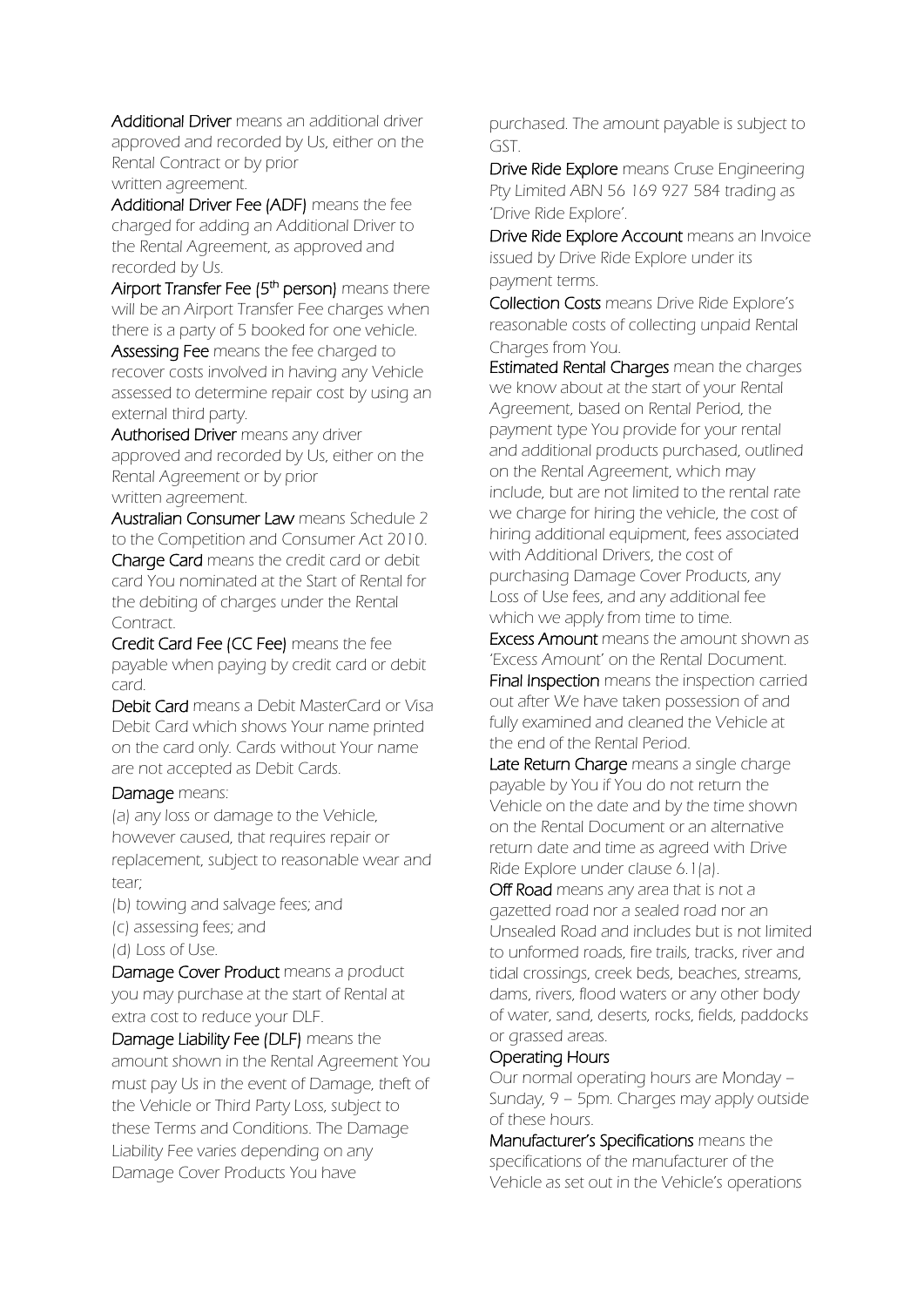manual located in the glove box of the Vehicle.

Overhead Damage means damage (excluding hail damage) to the Vehicle during the Rental Period above the top of the door seal or the top of the front and back windscreens, or damage to third party property, caused by the Vehicle coming into contact with anything overhanging or obstructing its path, objects being placed on the roof of the Vehicle, or You or any person standing or sitting on the roof of the Vehicle.

Prepaid Fuel Option means the option we may provide you at the Start of Rental to pay for fuel usage in advance, reducing the amount payable at the End of Rental once we have determined fuel usage.

Rental Charges means the fees, costs, amounts and charges specified on the Rental Document and Pricing Schedule or payable under this Rental Agreement.

Rental Document means a legally binding contract made between Drive Ride Explore and You or the person hiring the Vehicle and any Authorised Driver.

Rental Period means the period commencing on the date shown on the Rental Document and ending on the date that You return the Vehicle to Drive Ride Explore.

Roadside Callout Fee means a charge for an individual roadside assistance callout event, as specified in the Pricing Schedule.

Single Vehicle Accident Fee (SVA) means the charge that may apply when You are involved in an accident that does not involve another vehicle, other than a parked vehicle; or if involved with another vehicle, the other vehicle or it's driver has not been identified to Drive Ride Explore, or at the time of incident the Drive Ride Explore vehicle was driving in reverse and other motor vehicle was stationery.

Third Party Loss means any loss or damage to third party property, including other motor vehicles, and any third party claim for loss of income or consequential loss.

Underbody Damage means damage to the Vehicle during the Rental Period caused by the Vehicle coming into contact with anything below the bottom of the door seal and the bottom of the front and rear bumper

bars where Drive Ride Explore considers, acting reasonably, that the driver of the Vehicle is reasonably at fault for that damage. Vehicle means the vehicle described on the Rental Document (or any substitute vehicle), and includes its parts, components, keys, remote opening devices, all Accessories and contents supplied by Drive Ride Explore unless the context requires otherwise. We, Us, Our refers to Drive Ride Explore. You or Your refers to the person(s) with

whom the Rental Agreement is made. Young Driver Fee (AGE) means the daily surcharge for each driver aged under the age of 25.

**4WD** means a Vehicle with a four-wheel drive transmission system that can be engaged in four-wheel drive mode.

## 2 DRIVER

2.1 You agree and acknowledge that: (a) only You or an Authorised Driver will drive the Vehicle; and

(b) You and any Authorised Driver hold a current and valid licence (not being a learner's licence or provisional licence) to drive the Vehicle immediately prior to signing the Rental Document.

2.2 You are responsible for the acts and omissions of each Authorised Driver and any other person You or an Authorised Driver allows to drive the Vehicle and neither You nor any unauthorised driver will have the benefit of the Damage Cover Products (if accepted or included in Your Rental Charges) if You or an Authorised Driver allows an unauthorised driver to drive the Vehicle and that unauthorised driver causes loss of or damage to the Vehicle or damage to the property of a third party.

2.3 To add an additional Authorised Driver, You must pay the Additional Driver Fee. The additional Authorised Driver must provide to Drive Ride Explore a copy of a current and valid licence confirming that the additional Authorised Driver is authorised to drive the Vehicle at the time the Rental Document is signed.

2.4 In addition to 2.3, if you want to add an additional Authorised Driver, anytime during your hire period, the person needs to be a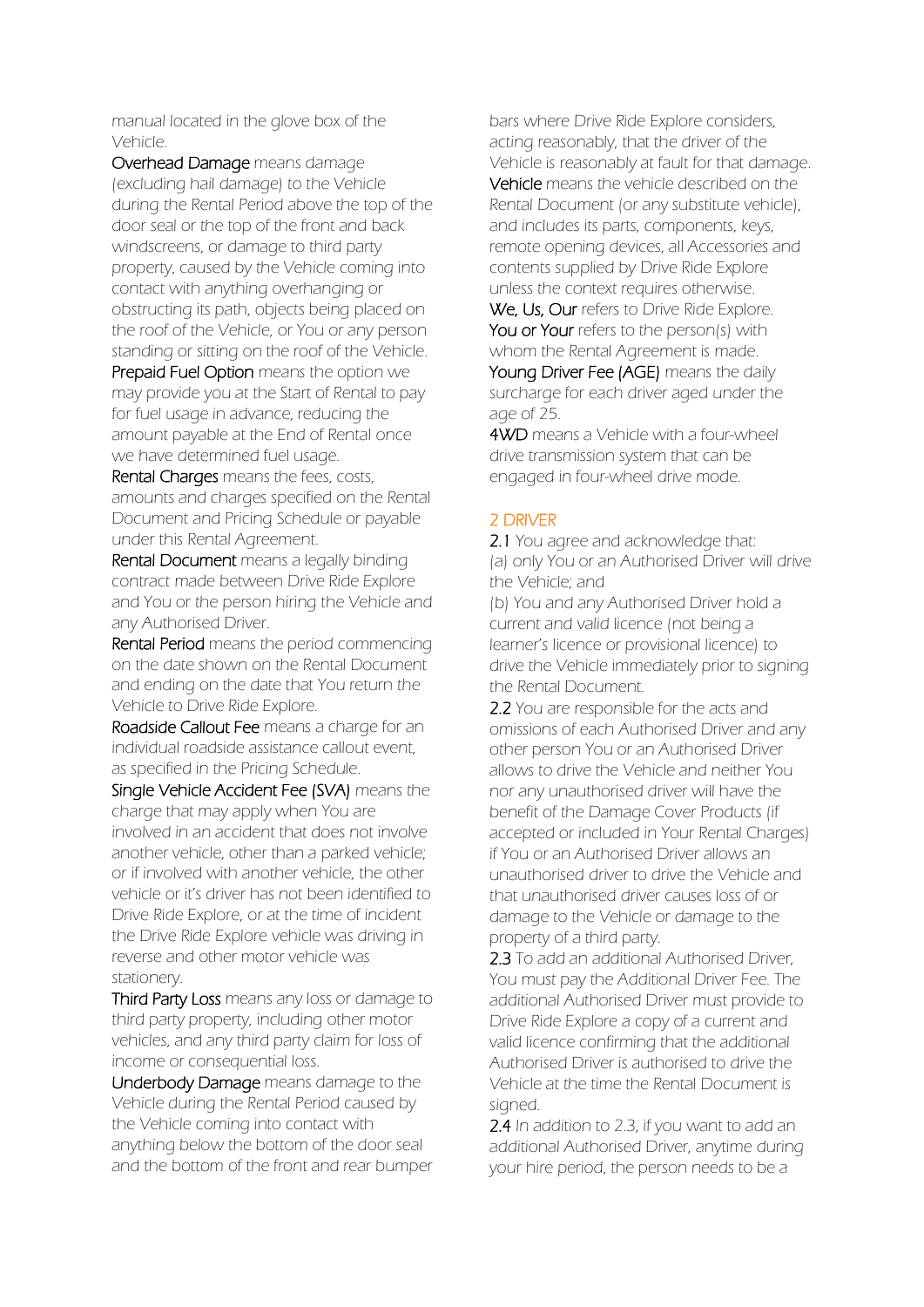part of the original travel group. If this person is not a part of the original travel group, there will be a \$50.00 charge. This person will need to email DRE directly, stating they wish to drive the vehicle for a designated period. They will also need to provide their contact details along with a copy of their current drivers licence.

## 3 WHERE YOU CAN AND CANNOT DRIVE THE VEHICLE

3.1 You and any Authorised Driver must only use the Vehicle:

(a) on a road which is properly formed and constructed as a sealed, metalled or gravel road.

(b) You and any Authorised Driver must not use the Vehicle off road (e.g. on a fire trail, beach, track, grassed area or to cross streams or any other body of water) unless You have authorisation from Drive Ride Explore in writing.

### 4 USE OF THE VEHICLE

4.1 You and any Authorised Driver must: (a) not use, or allow the Vehicle to be used, for any illegal purpose, race, contest or performance test of any kind;

(b) not, without Drive Ride Explore's prior written consent, use, or allow the Vehicle to be used, to push anything;

(c) not carry, or allow the Vehicle to carry, more passengers than may be properly accommodated by the seat belt restraints provided in the Vehicle and must ensure that each passenger in the Vehicle appropriately uses the seat belt restraint;

(d) not be under the influence of alcohol, drugs or have a blood alcohol or drug content that exceeds the legal limit in the State or Territory in which the Vehicle is driven;

(e) not, without Drive Ride Explore's prior written consent, use or allow the Vehicle to be used to carry passengers for payment of any kind;

(f) not use the Vehicle when it is damaged or unsafe;

(g) provided it is reasonable in the circumstances to do so, not drive the Vehicle after an accident or hitting an object

(including an animal) until You have obtained Drive Ride Explore's prior written consent to do so;

(h) not use the Vehicle to transport goods, except in compliance with all necessary approvals, permits, licences and government requirements (to be obtained at Your cost) and in accordance with the Manufacturer's Specifications and Drive Ride Explore's recommendations;

(i) not smoke within the Vehicle or allow any other person to smoke within the Vehicle at any time;

(j) not, without Drive Ride Explore's prior written consent, use the Vehicle to carry any flammable substance which has a flash point under 22.8°C or any other explosive or corrosive substances;

(k) not use the Vehicle to prepare, commit or assist in any Terrorist Act;

(l) not use the Vehicle for the conveyance or towing of any load unless You have Drive Ride Explore's prior written consent; the load is correctly loaded and secured and not in excess of that for which the Vehicle was manufactured for towing. If the Vehicle is fitted with a tow bar; and the conveyance or towing is undertaken in accordance with the Manufacturer's Specifications and Drive Ride Explore's recommendations; and (m) not use the Vehicle in contravention of any law.

#### 5 MAINTENANCE, SECURITY AND **CLEANING**

5.1 You and any Authorised Driver must: (a) maintain all of the Vehicle's engine oils and engine coolant levels to the Manufacturer's Specifications, provided that

Drive Ride Explore has provided the Vehicle to You with engine oils and engine coolant at levels which reflect the Manufacturer's Specifications;

(b) keep the Vehicle locked when it is unattended and the keys under Your or the Authorised Driver's personal control at all times; and

(c) comply with all applicable seat belt and child restraint laws.

5.2 Drive Ride Explore will provide 24 hour roadside assistance for all inherent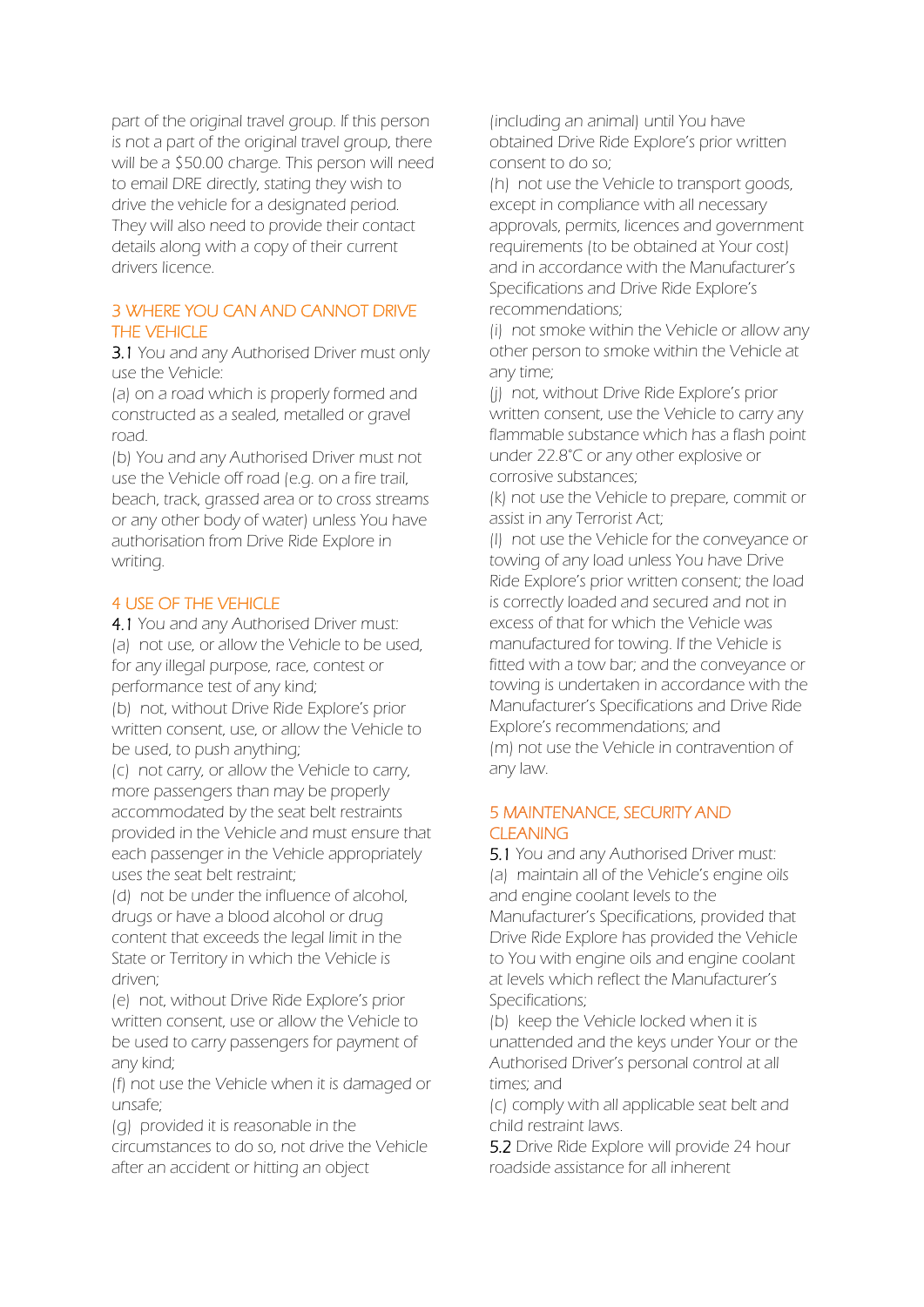mechanical faults (as reasonably determined by Drive Ride Explore or its authorised repairer) at no additional cost provided that the fault does not arise as a result of any unauthorised use of the Vehicle in breach of clauses 3 or 4.1.

5.3 You acknowledge that Drive Ride Explore may from time to time receive telematics data from device-equipped vehicles where driver monitoring is enabled, including fuel levels, distance, speed, vehicle location data (including the longitude and latitude and direction of travel), vehicle damage detection data, vehicle diagnostic information (such as advice that the engine warning light has activated), braking, acceleration and cornering data.

5.4 For each roadside assistance callout for a fault or incident caused by Your act or omission (including, but not limited to emergency refuelling (up to an amount required to reach the nearest petrol station), a tyre-related incident, lost keys, keys locked in vehicle, or a flat battery due to lights or other electrical equipment being left on), You will be charged the Roadside Callout Fee, unless You have purchased Roadside Assistance Cover.

5.5 Roadside Assistance Cover does not apply if the Vehicle has been used in breach of clause 3 or 4.

5.6 You must not have repairs to the Vehicle carried out unless Drive Ride Explore authorises You to do so in writing. Drive Ride Explore requires verification of the cost of repairs for reimbursement and GST purposes. You should obtain an original tax invoice/receipt from the repairer to assist Drive Ride Explore. Drive Ride Explore will reimburse You for any repairs to the Vehicle authorised by Drive Ride Explore in writing, provided that Drive Ride Explore can verify the cost of those repairs. To the extent that Drive Ride Explore cannot verify the cost of repairs, Drive Ride Explore will not reimburse You.

5.7 If You or another person has been using the Vehicle during the Rental Period in breach of clause 4.1(i) or returned the Vehicle in an excessively poor condition (excluding Fair Wear and Tear); You may be

required to pay the cost of any professional cleaning or odour extraction reasonably incurred by Drive Ride Explore and a reasonable administrative fee reflecting the cost of making arrangements for professional cleaning or odour extraction.

## 6 RETURN OF VEHICLE

6.1 You must return the Vehicle to Drive Ride Explore:

(a) to the place, on the date and by the time shown on the Rental Document unless You have informed (in writing) Drive Ride Explore of a change prior to the return date and time and Drive Ride Explore has agreed to the change; and

(b) in the same condition as it was at the commencement of the Rental Period, Fair Wear and Tear excepted.

#### 6.2 If You:

(a) return the Vehicle at a later date or time than that shown on the Rental Document; (b) return the Vehicle to a place other than that shown on the Rental Document; or (c) do not comply with any special conditions set out in the 'Rates' section on the Rental Document, the rates shown on the Rental Document may not apply and You must pay the rate that is reasonable in the circumstances for the Vehicle for the Rental Period as well as the Late Return Charge.

6.3 If You return the Vehicle at an earlier date or time than agreed, we may apply and Early Return Fee.

6.4 Drive Ride Explore may request the immediate return of the Vehicle, or Drive Ride Explore may recover the Vehicle without notice, if:

(a) the credit limit on Your method of payment would be exceeded by the debiting of the Rental Charges for a requested extension of the rental of the Vehicle or if a 'one-way fee' becomes payable by You; (b) the Rental Period expires without satisfactory arrangements having been made by You with Drive Ride Explore; or (c) Drive Ride Explore reasonably suspects that:

(1) the Vehicle may be used for an unlawful purpose;

(2) damage to the Vehicle, or injury to persons or property, is likely to occur; or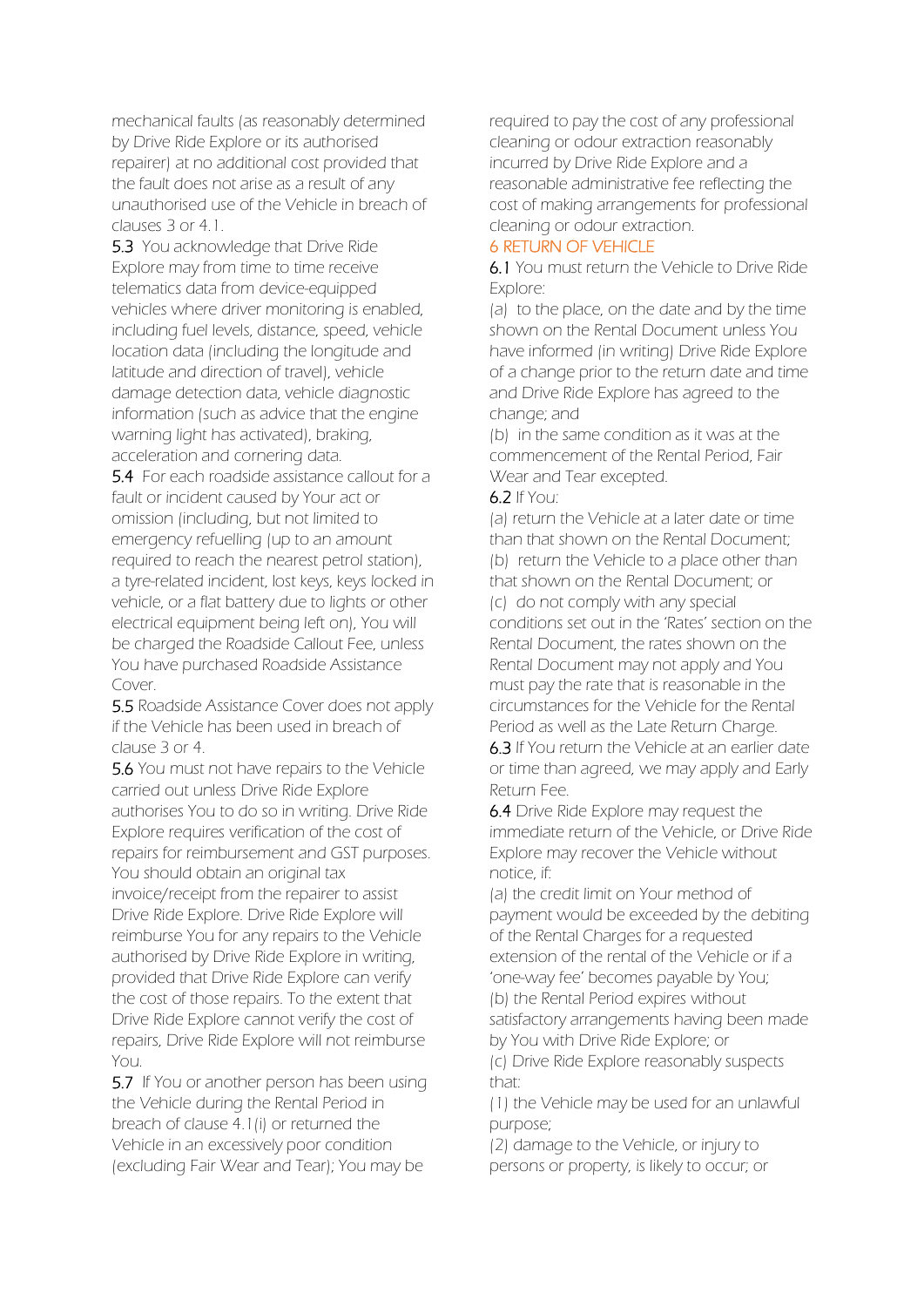(3) the Vehicle will be involved in an industrial dispute.

6.5 If You do not return the Vehicle on the date and by the time shown on the Rental Document (or any extended date or time agreed with Drive Ride Explore in writing) then:

(a) after written notice to You and if the location of the Vehicle is unknown, Drive Ride Explore may report the Vehicle as stolen to the police; and

(b) You must pay Drive Ride Explore all Rental Charges (including additional Rental Charges) and compensate Drive Ride Explore for any loss Drive Ride Explore suffers (including all reasonable additional costs Drive Ride Explore incurs in recovering the Vehicle) up to the time that the Vehicle is recovered by Drive Ride Explore.

6.6 If You have breached the Rental Agreement and Your breach of the Rental Agreement (or a breach of the Rental Agreement by any Authorised Driver) has caused the downtime of the Vehicle, You will be liable to pay a per day loss of revenue fee based on the actual downtime of the Vehicle (or, where the actual downtime of the Vehicle is not known, a reasonable estimate of that downtime).

# 7 FUEL

7.1 You must fill the Vehicle only with the fuel type specified in the Manufacturer's Specifications.

7.2 Refuelling will be done at the end of your hire period on the transfer back to the airport. Please allow time for refuelling on your return transfer.

### 8 COSTS, CHARGES AND PAYMENTS

8.1 At the time of booking you will be required to pay a 30% deposit to secure the booking.

8.2 Full payment will be required 14 days before the Start of Rental You must provide Your Charge Card which We will charge to pay Your total Estimated Rental Charges as shown on the front page of the Rental Agreement.

8.3 In addition to 8.1 & 8.2, We may charge

for a deposit, as security, against Your Charge Card, which We will apply against any additional charges to which You are responsible at the end of Your Rental Period.

8.4 When collecting the Vehicle the primary cardholder must be present, unless prior approval has been obtained and approved by Drive Ride Explore.

8.5 You may be charged an additional Airport Transfer Fee of \$50.00. This applies only when we are collecting 5 people from the airport under one booking for the use of one vehicle. This fee also applies if anyone in the party needs an airport transfer during the rental period.

8.6 An additional fee may be charged for any customers wanting to access/pack down bikes outside of their arranged transfer times. There is a limit of 2 transfers per booking.

8.7 There will be an additional charge of \$60 charged per transfer that is outside of our normal operating hours.

8.8 At the end of the Rental Period You must pay Us:

(a) All Rental Charges payable;

(b) all reasonable costs to return the Vehicle and additional equipment supplied to the vehicle to the same condition it was in at the Start of Rental, including but not limited to extra cleaning (e.g. as a result of food, drink and other stains and marks, animal fur, mud, dirt, sand and smoke damage (including damage caused by tobacco products) and subject to reasonable wear and tear; and (c) any amounts payable under clauses: (1) 8.9 (fines, infringements, penalties and court fees);

(2) 9.1 (Damage Liability Fee);

(3) 9.3 (Single Vehicle Accident Fee); and (4) 10.1 to10.4 (inclusive) (Exclusions to Damage Cover).

8.9 You are liable for and must pay: (a) speeding and traffic fines, infringements and penalties arising from the use of the vehicle during Your Rental Period (b) fines, infringements and penalties arising from parking, clamping, towing, or release of the Vehicle from compounds; and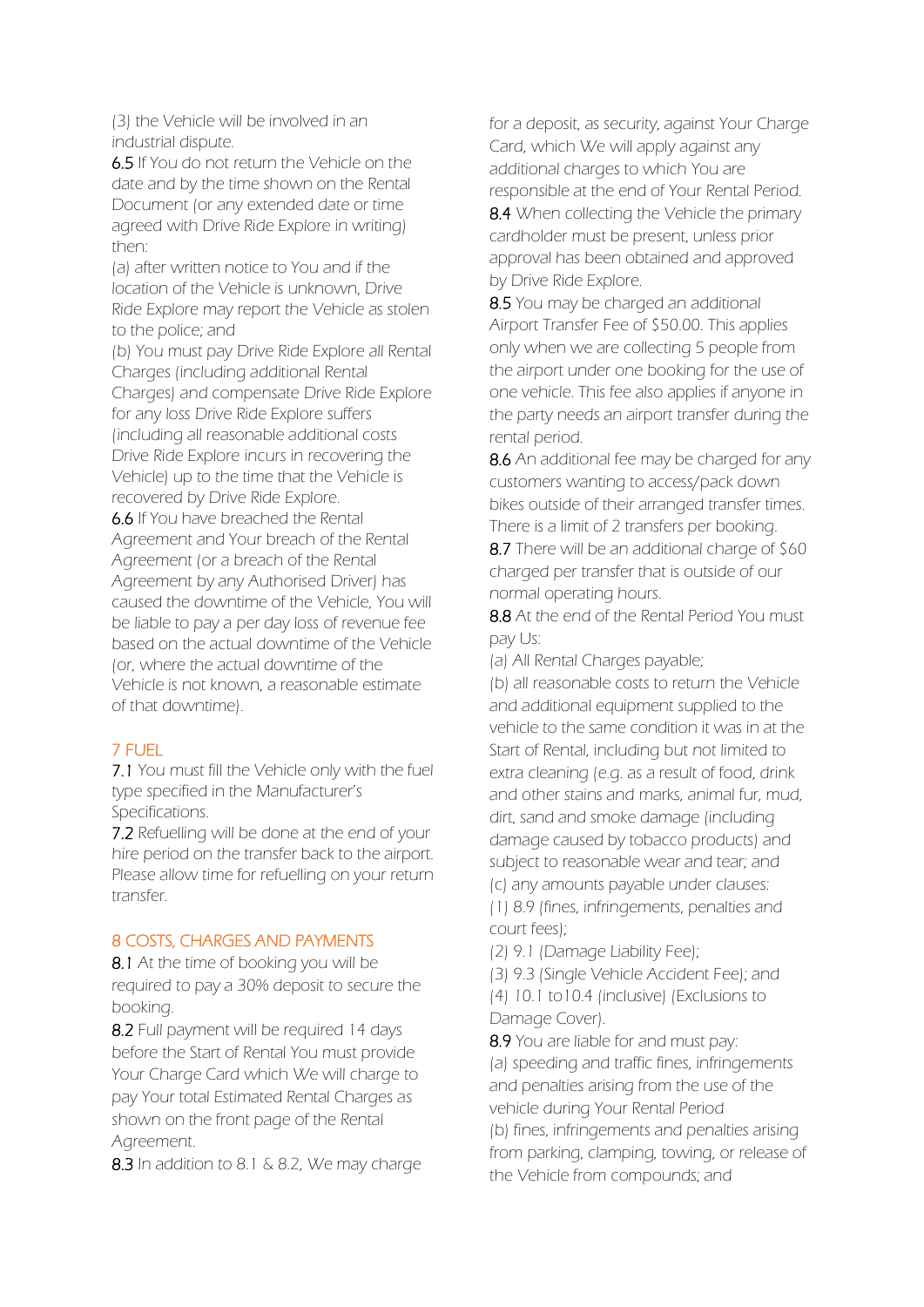(c) legal and court fees and other costs which we incur in recovering any Rental Charges and other costs you do not pay when we require you to do so including any fees or charges imposed by a third party on us or from a debt recovery agency and any other costs reasonably incurred by us in enforcing our rights under these terms and conditions, arising from sub-clauses (a) or (b). 8.10 We may supply Your details to any

regulatory authority upon its request and an administrative fee may apply if We do.

8.11 All amounts payable under the Rental Contract are subject to subsequent verification and adjustment and details of any adjustments will be provided to You as soon as practicable. If a refund is due to You it will be credited to Your Charge Card. If any amount is due to Us You authorise Us to charge Your Charge Card with that amount, including an amount up to the DRF and any amounts payable under clauses 8.4 to 8.9 (inclusive) or 10.1 to 10.4 (inclusive). These charges may be made at any time during or after the end of the Rental Period.

8.12 If You fail to pay Us any amount due under the Rental Contract You must also: (a) pay Us interest on that overdue amount calculated at the rate equal to the standard business overdraft rate charged from time to time by the Commonwealth Bank of Australia starting 7 days after the date that overdue amount became payable to Us and ending on the date of payment of all amounts due; and

(b) pay the reasonable costs and charges We incur in recovering or attempting to recover that overdue amount, including mercantile or debt collection fees, commission and any legal costs.

### 9 DAMAGE COVER AND PAYMENT FOR **DAMAGE**

9.1 If there is Damage, theft of the Vehicle or third Party Loss for each separate Accident or theft You must pay up to the DLF shown in the Rental Agreement.

9.2 Subject to clause 10, Your DLF liability is

reduced if You purchased Moderate Protection Cover (MP), which is reduced further if You purchased Premium Protection (PP), Our Damage Cover Products. 9.3 Subject to clause 10, If you are involved in what we call a Single Vehicle Accident (SVA), a Single Vehicle Accident Fee may apply in addition to any Damage Liability Fee, for each separate incident. A Single Vehicle Accident is an accident that does not involve another vehicle other than a parked vehicle, or if involved with another vehicle, the other vehicle or it's driver has not been identified to Drive Ride Explore, or at the time of incident the Drive Ride Explore vehicle was driving in reverse and other motor vehicle was stationery.

9.4 You will not be liable for the DLF shown in the Rental Agreement for a claim if acting reasonably We agree that You were not at fault and:

(a) You are ordinarily an Australian resident;

(b) You hold an Australian drivers licence;

(c) You have fully completed Our Incident Report Form with:

(1) the name, residential address, contact phone and licence number of any person involved (Third Party);

(2) the registration numbers of all vehicles involved;

(3) an accurate written and diagrammatic description of the Accident and location; (4) the names of attending police officers and the stations at which they are based; and d) You have supplied or We have established the name of the insurer of any Third Party You believe was at fault and we reasonably believe that the insurer will agree to pay Us for the Damage.

9.5 If the DLF and SVA (where applicable) is payable under clauses 9.1, 9.2 and 9.3: (a) upon inspection of the Vehicle We may make a reasonable estimate of Damage and debit Your Drive Ride Explore Account that estimated amount up to but not exceeding the DLF and SVA shown in Your Rental Agreement; and

(b) once Damage has been assessed We will: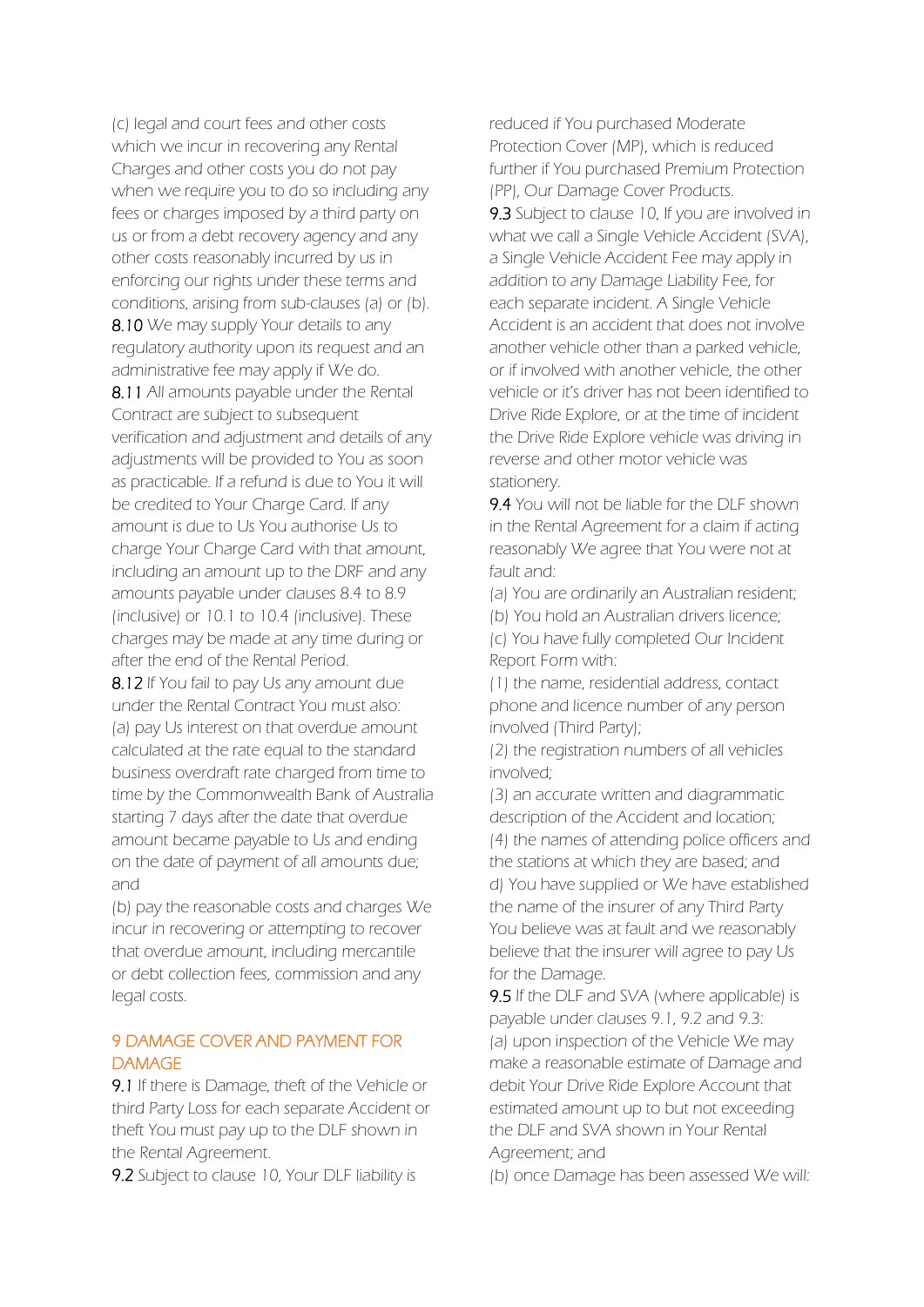(1) debit Your Charge Card with the difference up to a total amount not exceeding the DLF and SVA shown in Your Rental Agreement if the assessed amount is greater than the estimate; or

(2) credit Your Charge Card with the difference if the assessed amount is less than the estimate, and forward to You a tax invoice for the assessed amount;

(c) if We receive notification of Third Party Loss We will make a reasonable estimate of Your liability for that loss and:

(1) debit Your Charge Card for the amount of that estimate; or

(2) if an amount has already been debited under subclauses (a) or (b), debit Your Charge Card for the additional amount of that estimate, up to but not exceeding the DLF and SVA shown in the Rental Agreement.

9.6 We will refund:

(a) the DLF paid pursuant to clause 9.4:

(1) in full if We recover the Damage from a responsible third party or their insurer or successfully reject or defend a claim for Third Party Loss; or

(2) on a pro rata basis if We recover only a proportion of any amount claimed for Damage;

(b) any surplus amount if a claim for Third Party Loss is rejected or defended for an amount less than the DLF paid pursuant to clause 9.5.

9.7 In making a refund We may take into account all reasonable administrative, collection agency and legal costs incurred in connection with the recovery of the Damage cost or rejection or defence of a claim for Third Party Loss, which may include, but is not limited to our Claims Handling Fee.

9.8 where a vehicle has sustained significant damages, either before or during your hire to the point where it is undrivable/un roadworthy. Drive Ride Explore will endeavor

to supply you with another vehicle, however there is no guarantee or obligation to do so. If additional costs are incurred to supply

another vehicle, these costs will be pasted on in addition to the original hire costs.

# 10 EXCLUSIONS TO DAMAGE COVER

10.1 You have no cover if there is a Serious Breach of the Rental Contract even if Damage Cover Products have been purchased and the DLF and SVA has been paid.

10.2 You have no cover for Damage to the Vehicle's windscreen, wheels or tyres.

10.3 Even if You purchase one of Our Damage Cover Products and You pay the DLF You have no cover, for:

(a) Damage or Third Party Loss caused by the use of the Vehicle in any area prohibited by the Rental Contract;

(b) Overhead Damage;

(c) Damage, Underbody Damage or Third Party Loss caused deliberately or recklessly by You, any unauthorised driver, or any passenger of the Vehicle;

(d) Damage caused by total or partial inundation, intrusion or immersion of the Vehicle in water or exposure of the Vehicle to salt water, including that which occurs whilst the Vehicle is being transported;

(e) Damage caused by use of the incorrect fuel type;

(f) Damage or Third Party Loss caused or contributed to by You where You leave the scene of the Accident prior to the attendance of the police or reporting the Accident to the police;

(g) Damage caused by Your failure to observe any warning indicators that may appear in the vehicle. If you are unsure as to what a warning indicator is telling you to do, you must contact Drive Ride Explore as soon as possible for advice on further action; (h) Damage caused as a result of You attaching any equipment to the Vehicle, or using that equipment, including, but not limited to roof racks, bike racks, trailers, ramps and any associated equipment;

(i) Damage or Loss caused as a result of unauthorised towing, vehicle repairs or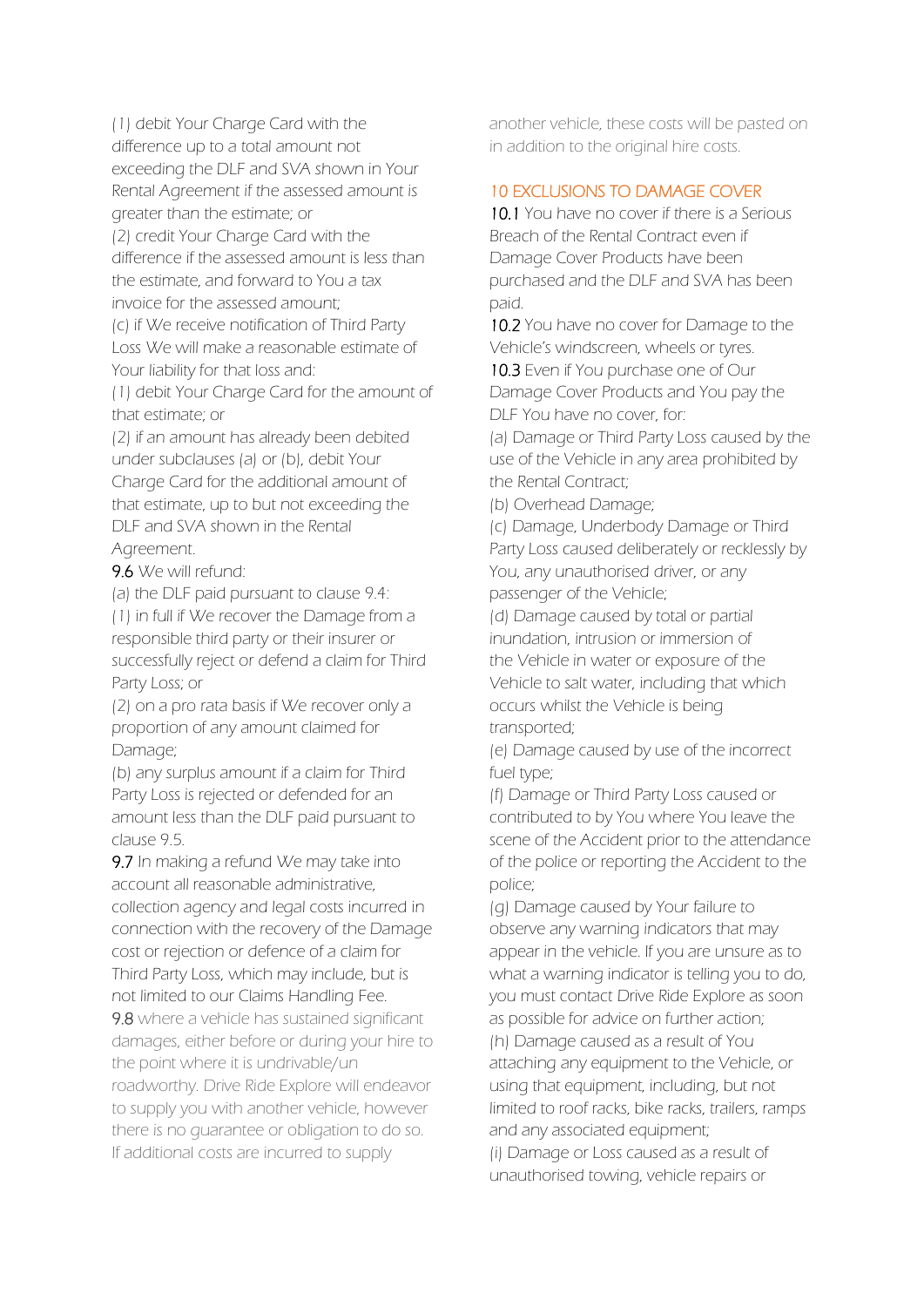modifications, carried out without prior approval and consent of Drive Ride Explore; 10.4 There is also no cover for:

(a) the full cost of replacing or repairing any accessories, equipment or specialised equipment supplied by Us including, but not limited to child restraints, bike racks, lost keys, keyless start and remote control devices and any associated equipment;

(b) property owned by You or any passenger that is stolen from the Vehicle, lost or damaged during the Rental Period or left in the Vehicle after the Vehicle is returned to the Rental Station;

(c) loss or damage to Your property, the property of a member of Your immediate family or of an entity related to You, that arises from the use of the Vehicle.

# 11 ROADSIDE ASSISTANCE, BREAKDOWN, ACCIDENT AND REPAIR

11.1 Free roadside assistance is provided for inherent mechanical faults in the Vehicle but fees and charges apply for all other faults or driver induced errors. Generally, these fees and charges apply to faults and driver induced errors such as:

(a) a flat battery (and not due to mechanical fault);

(b) lost keys, keyless start or remote control device;

(c) the key, keyless start or remote control device has been locked in the vehicle;

(d) changing a wheel as the result of a flat tyre; or

(e) running out of fuel;

11.2 Roadside Assistance Protection is available and can be purchased to provide cover for:

(a) sufficient fuel to allow the Vehicle to be driven to the nearest service station; or providing a Vehicle tow to the nearest service station when providing sufficient fuel is not possible or practical;

(b) unlocking the Vehicle when the keys, keyless start or remote control device has been locked in the Vehicle;

(c) changing a wheel as the result of a flat

tyre;

(d) starting the Vehicle if the battery is flat because You have left the headlights or interior lights on or the air-conditioning, entertainment system or other electrical equipment operating when the engine is not running;

(e) the cost of a replacement battery which has failed as a result of You or the Additional Driver leaving the headlights or interior lights on or the air- conditioning, entertainment system or other electrical equipment operating when the engine is not running; and

(f) towing, as a result of something You, or the Additional Driver has done to, or caused to the Vehicle;

11.3 Roadside Assistance Protection does not apply and there is no cover:

(a) for the cost of replacement tyre if this is damaged and is not due to mechanical fault or fair wear and tear

(b) for Damage as a result of Vehicle accident during the term of Your Rental Agreement; or (c) if there has been a Serious Breach of the Rental Contract.

11.4 We reserve the right not to replace the Vehicle if it is involved in a major Accident or there has been major Damage or You have committed a Serious Breach of the Rental **Contract.** 

# 11.5 If:

(a) a warning light or fault message appears in the Vehicle;

(b) You see or become aware of low engine or brake oils, engine coolant levels or tyre pressures; or

(c) the Vehicle develops any fault during the Rental Period,

You must inform Us immediately via the contact details in the Vehicle and in the Rental Agreement and not use the Vehicle unless We have authorised You to do so. If You fail to notify Us and continue to use the Vehicle You will be responsible for any Damage or Third Party Loss.

11.6 You must not let anyone work on the Vehicle or arrange or undertake any repairs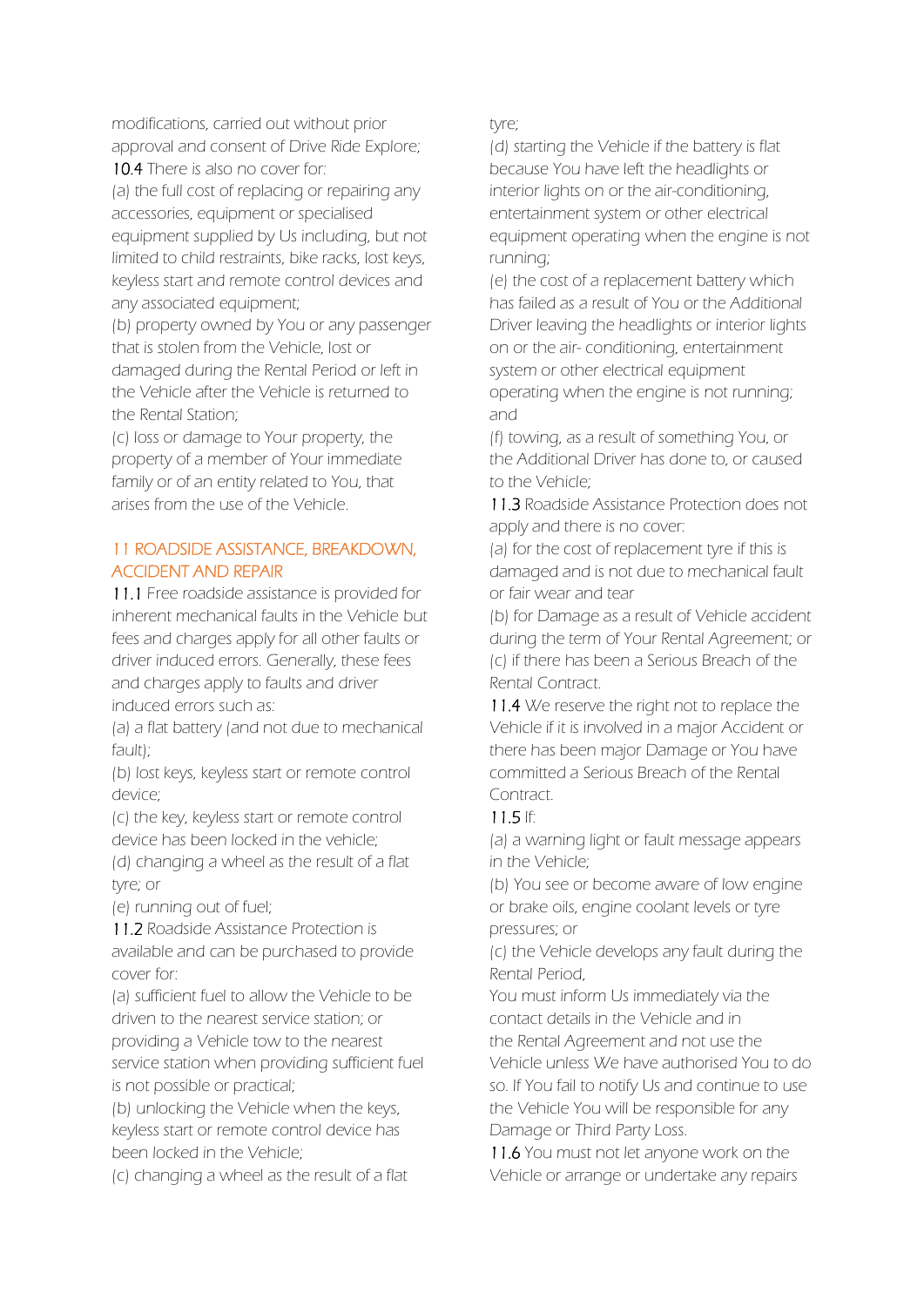to the Vehicle or towing or salvage of it unless We have given You Our prior authority. You must keep and produce to Us the original tax invoices and receipts for any repairs, towing or salvage and You will be reimbursed only if these expenses have been authorised by Us. Any entitlement to reimbursement is subject to there being no Serious Breach of the Rental Contract. There is no cover for any damage or loss caused to the vehicle as a result of unauthorised towing, salvage, or repair to the Vehicle.

11.7 You must immediately report any Accident or theft of the Vehicle to Us and complete all other documentation that We require. You must forward any third party correspondence or court documents to Us within 7 days of receipt.

11.8 If You have an Accident in which: (a) a person is injured;

(b) the other party failed to stop or exchange details;

(c) the Vehicle or any other vehicle is towed; or

(d) a driver appears to be under the influence of intoxicating liquor or drugs, a report must also be made to the police immediately.

11.9 If the Vehicle is stolen a report must be made to the police immediately once the theft is discovered.

11.10 If You have an Accident You must also: (a) make the Vehicle secure;

(b) get the names and addresses of all persons involved, including witnesses;

(c) supply Us with any information concerning the driver of the Vehicle and You must allow Us direct access to the driver of the Vehicle and You must fully co-operate in allowing Us to gain such access;

(d) not make or give any offer, promise of payment, settlement, waiver, release, indemnity or admission of liability; unless We

have given You written consent;

(e) permit and assist Us to bring, defend, enforce or settle any legal proceedings against a third party, including attending at a lawyer's office and/or court; and

(f) allow Us to claim in Your name under any

applicable substitute vehicle insurance, and do everything that may be required to assist Us in making such a claim.

# 12 END OF THE RENTAL CONTRACT

12.1 At the end of the Rental Period, in addition to Your obligations under clause 8.4, You must return the Vehicle to Us: (a) to the Rental Depot specified in the Rental Agreement;

(b) in the same condition it was in at the Start of Rental, subject to reasonable wear and tear; and

(c) at the date and time set in the Rental Agreement.

12.2 We allow you a grace period of 2 hours for the return of the Vehicle but if it is returned to Us more than 2 hours after the time set for it's return in the Rental Agreement We will charge You for an additional day (or days if relevant) at the rate specified in Your Rental Agreement for the vehicle You have hired, and any other daily surcharges for each additional day (or days if relevant) by which You are late;

12.3 If the Rental Contract has not been extended by Us and the Vehicle is returned to Us more than 24 hours after the time set for its return in the Rental Agreement there is no Damage Cover so that You are liable for Damage and Third Party Loss and any repossession charges or costs We incur in this default period.

12.4 If a deposit has been prepaid to Us it is fully refundable to You provided that at the end of the Rental Period:

(a) all amounts due to Us under the Rental Contract have been paid;

(b) the Vehicle has been returned to the Rental Depot at the date and time set in the Rental Agreement;

(c) there is no Damage or Third Party Loss; (d) the interior and exterior are clean;

(e) the Vehicle has been refueled to the level specified in the Rental Agreement.

(f) there has not been a Serious Breach of the Rental Contract; or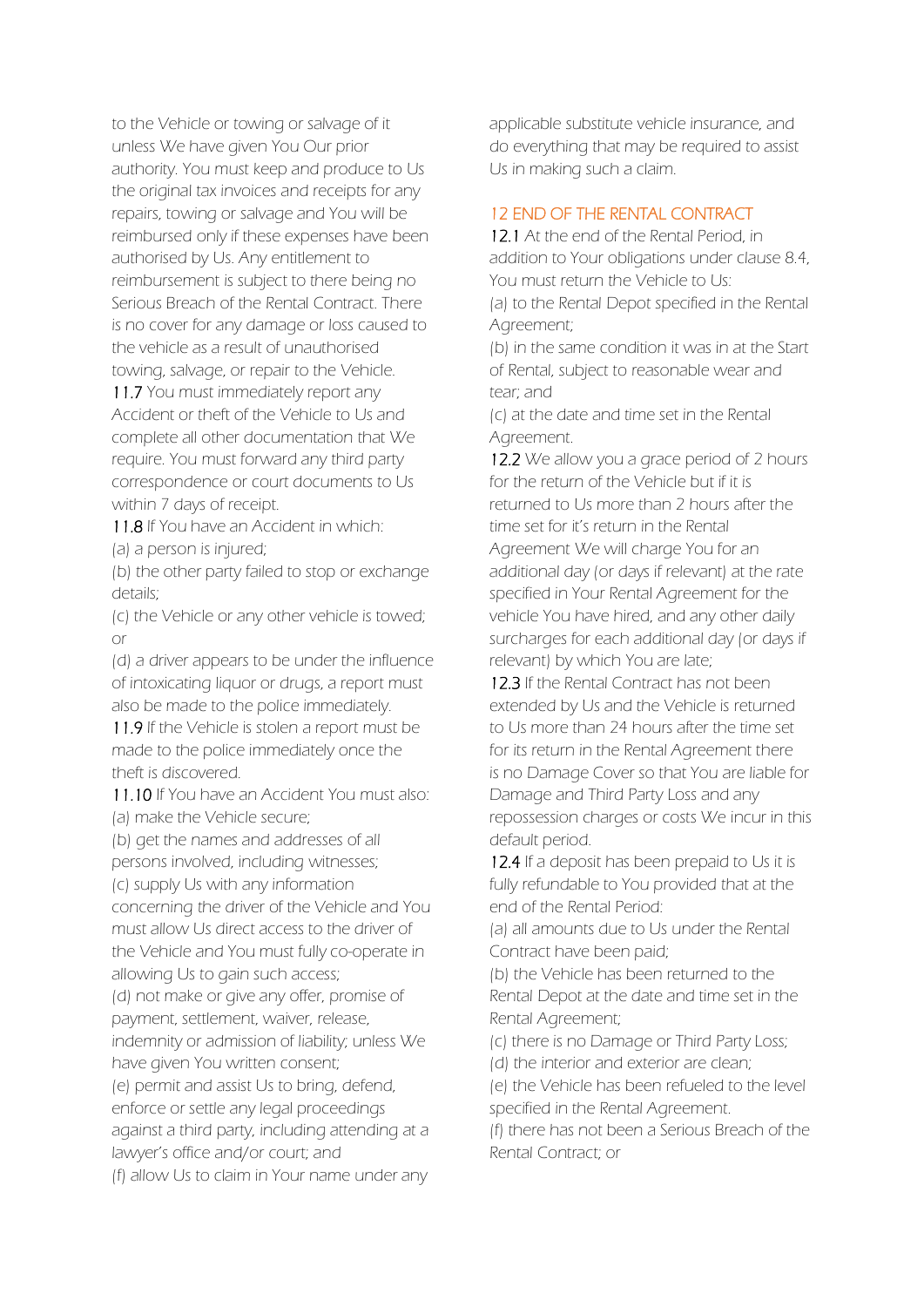(g) there are no outstanding parking/traffic infringements;

We reserve the right to retain all or part of a deposit if there is a breach of any of these conditions.

# 13 TERMINATION

13.1 We may terminate the Rental Contract and take immediate possession of the Vehicle if You commit:

(a) a Serious Breach of the Rental Contract; or (b) a reckless breach of road or traffic legislation.

13.2 If the Rental Contract is terminated by Us pursuant to clause 13.1:

(a) You must pay for:

(1) Damage to Vehicle or any equipment supplied with the Vehicle;

(2) loss of the Vehicle or equipment as a result of theft;

(3) Third Party Loss;

(4) storage, repossession and recovery fees;

(5) fees for the release of the Vehicle from compounds;

(6) roadside assistance;

(7) administrative and legal costs of recovery;

(8) the Rental Charges; and

(9) compensation for loss of use as a result of Vehicle recovery and/or Damage;

(b) it will not affect Our right to receive any money We are owed under the Rental Contract; and

(c) You give Us permission to access and enter Your premises to repossess the Vehicle without using unreasonable force or causing damage.

# 14 PROPERTY IN/ON THE VEHICLE

14.1 Unless Drive Ride Explore or a Drive Ride Explore employee acting in the course of their employment is negligent, or fraudulent, Drive Ride Explore is not liable to any person for any loss of, or damage to any property: (a) left in the Vehicle after its return to Drive Ride Explore; or

(b) stolen from the Vehicle or otherwise lost during the Rental Period.

(c) there will be a postage charge applied for anyone wanting goods left in the car, posted back to them after there rental period with Drive Ride Explore has ceased.

# 15 DISPUTE RESOLUTION

15.1 If You believe there has been an error in Your account or if You have any complaint, Our staff at the Rental Station will help You in every way they can to rectify the error or resolve the complaint. If they are unable to assist You or if Your concerns are not resolved to Your satisfaction You may refer the matter to Our Customer Relations Team to investigate and address Your concerns within 5 business days of receipt. 15.2 Referrals to Our Customer Relations Team can be made to; Drive Ride Explore 7 Mowbray Street Invermay TAS 7250 Phone: 0455 135 558 Email: admin@driverideexplore.com.au

# 16 PRIVACY POLICY

16.1 The terms of Our Privacy Policy (available at [www.driveridee](http://www.driveride/)xplore.com.au) form part of these terms and conditions. Our Privacy Policy sets out how We collect, use, store and disclose Your personal information.

16.2 If We do not collect Personal Information from You, We will not be able to rent You a Vehicle and if any of the Personal Information You provide is incomplete or inaccurate, the quality of Our services may be compromised.

16.3 By entering into the Rental Contract with Us and by providing Us with personal information, You represent to Us and We proceed on the basis that You have read and agree to the terms of Our Privacy Policy.

16.4 We may use GPS tracking or other electronic tools (GPS Device) to enable the geographical location of the Vehicle to be tracked or located. By hiring a Drive Ride Explore Vehicle You expressly consent to Us using a GPS Device on the Vehicle during the Rental Period and collecting, using and retaining information from the GPS Device. Further information is available in Our Privacy Policy.

16.5 If You default in the payment of any